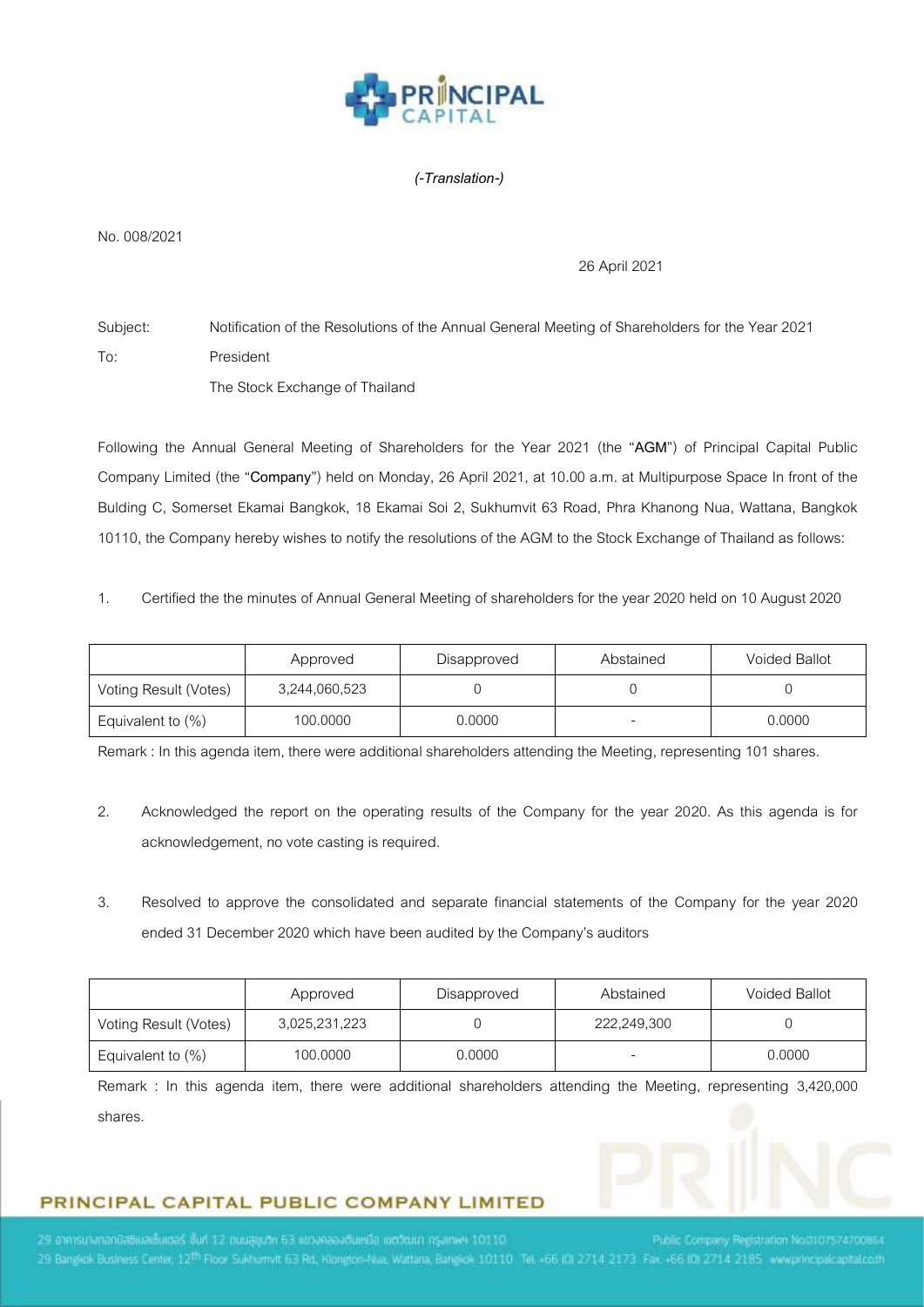

4. Resolved to approve the appropriation of the annual net profit to statutory reserve, amount of 17,536,084 baht and the omission of dividend payment in respect of the operating results of the year 2020

|                       | Approved      | Disapproved | Abstained   | <b>Voided Ballot</b> |
|-----------------------|---------------|-------------|-------------|----------------------|
| Voting Result (Votes) | 3,025,231,223 |             | 222,249,300 |                      |
| Equivalent to $(\%)$  | 100,0000      | 0.0000      |             | 0.0000               |

5. Resolved to approve the election of the directors of the Company to replace those who retire by rotation to resume their directorship for another term as follows:

5.1 Mr.Yarnsak Manomaiphiboon Director

|                       | Approved      | Disapproved | Abstained   | <b>Voided Ballot</b> |
|-----------------------|---------------|-------------|-------------|----------------------|
| Voting Result (Votes) | 3,025,231,023 | 200         | 222,249,300 |                      |
| Equivalent to (%)     | 99.9999       | 0.0000      |             | 0.0000               |

5.2 Dr.Satit Viddayakorn (Ph.D.) Director

|                       | Approved      | Disapproved | Abstained   | <b>Voided Ballot</b> |
|-----------------------|---------------|-------------|-------------|----------------------|
| Voting Result (Votes) | 3,025,188,123 | 43.100      | 222,249,300 |                      |
| Equivalent to $(\%)$  | 99.9985       | 0.0014      |             | 0.0000               |

#### 5.3 Mrs.Unakorn Phruithithada Director

|                       | Approved      | Disapproved | Abstained                | <b>Voided Ballot</b> |
|-----------------------|---------------|-------------|--------------------------|----------------------|
| Voting Result (Votes) | 3,025,231,223 |             | 222,249,300              |                      |
| Equivalent to (%)     | 100,0000      | 0.0000      | $\overline{\phantom{0}}$ | 0.0000               |

5.4 Assoc. Prof. Dr. Sillapaporn Srijunpetch (Ph.D.) Director

|                       | Approved      | Disapproved | Abstained   | <b>Voided Ballot</b> |
|-----------------------|---------------|-------------|-------------|----------------------|
| Voting Result (Votes) | 3,025,231,223 |             | 222,249,300 |                      |
| Equivalent to (%)     | 100.0000      | 0.0000      | -           | 0.0000               |



29 Bangkok Business Center, 12<sup>th</sup> Floor Sukhumvit 63 Rd, Klongton-Nua, Wattana, Bangkok 10110 Tel. +66 (0) 2714 2173 Fax. +66 (0) 2714 2185 www.principalcapitationth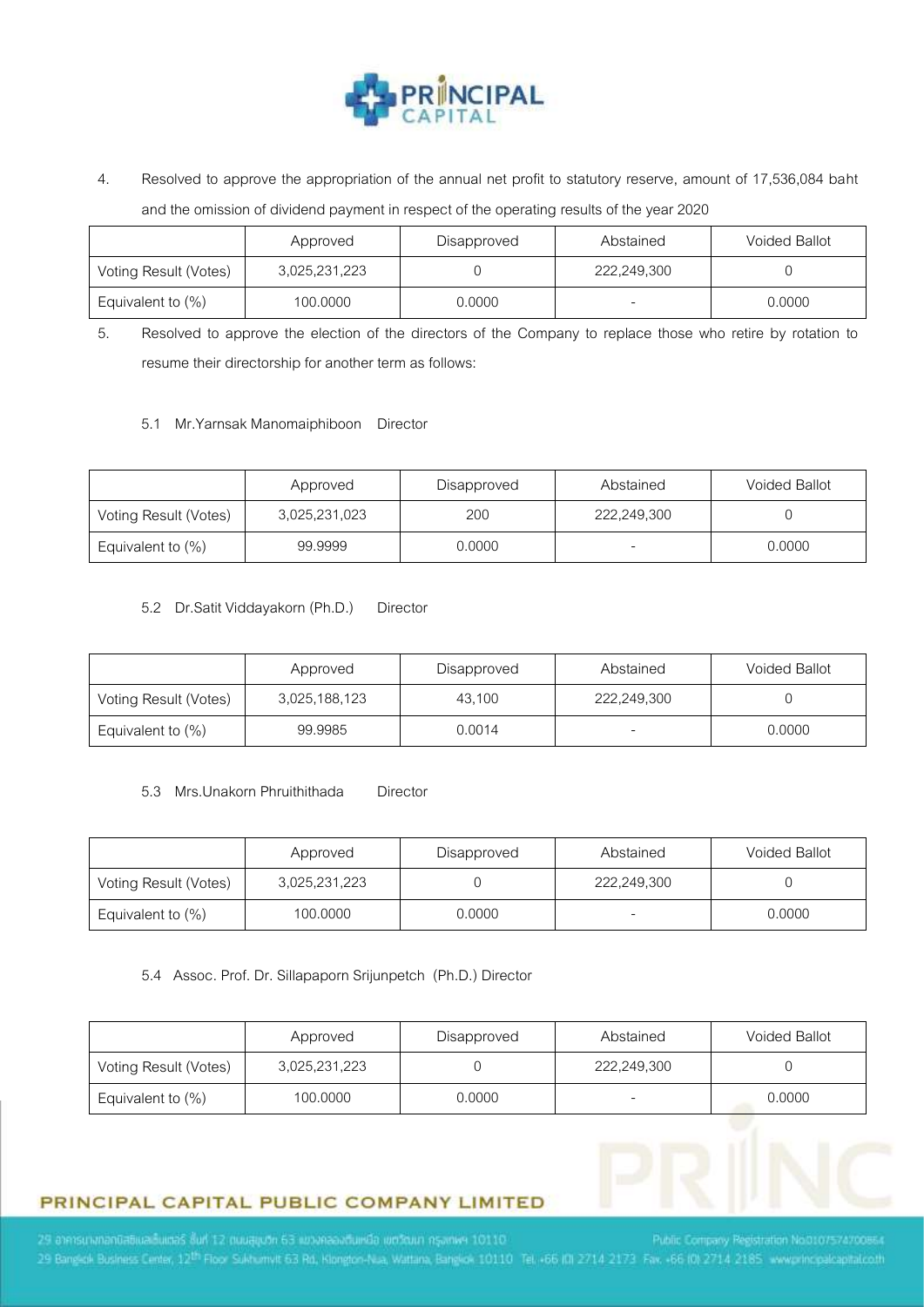

- 6. Resolved to approve the determination of the remuneration of the Company's directors for the year 2021 as follows:
	- 1. Monetary Remuneration
		- (1) Directors' bonus for the performance of the year 2020 which will be the expense of the year 2021, in the amount of baht 1,500,000, which is 50% lower than that of the year 2020.
		- (2) Directors and Officers Liability and Company Reimbursement Policy, D&O, insurance premium for the year 2021 in the amount of baht 525,000 for the insured amount of baht 500,000,000, which is higher than that of the year 2020
		- (3) The Benefit of the treatment of medical expenses and annual health check-up of Directors of the Company and its subsidiaries of Directors at PRINC of shares 100%, amount of 1,000,000 baht per year to receive medical treatment at PRINC Hospital Suvarnabhumi, which remain in equal to year 2020.
		- (4) The meeting allowance for the year 2021 are as follows:

| Position                                                    | Honorary | Chairman     | <b>Director</b> | Chairman of the | Subcommittee |
|-------------------------------------------------------------|----------|--------------|-----------------|-----------------|--------------|
|                                                             | Chairman | of the Board |                 | Subcommittee    |              |
| Board of Directors                                          | 15,000   | 15,000       | 10,000          | 15,000          |              |
| Subcommittee (Only directors from outside the organization) |          |              |                 | 7.500           | 5,000        |

The meeting allowance for the year 2021 remain in equal to year 2020, Except the allowance for the meeting of subcommittee in the position for the chairman of subcommittees increased from baht 5,000 to baht 7,500.

#### 2. Non-Monetary Remuneration

- (1) 50% discount for medical expenses the exceeding of 1,000,000 baht of the Directors of the Company and of the Director of the subsidiaries Company at PRINC hold shares 100%, to receive medical treatment at PRINC Hospital Suvarnabhumi, which remain in equal to year 2020.
- (2) 30% discount for all medical expenses of their spouse, child and parent of the Directors of the Company and of the Director of the subsidiaries Company at PRINC hold shares 100%, throughout the term of directorship, to receive medical treatment at PRINC Hospital Suvarnabhumi, which remain in equal to year 2020.



# PRINCIPAL CAPITAL PUBLIC COMPANY LIMITED

29 อาคารนางกอกมิสติและอันเตอร์ ซึ่นที่ 12 ตนนสมุนวิท 63 แขวงคลองต้นเหมือ เขตวัฒนา กรุงเทพฯ 10110 29 Bangkok Business Center, 12<sup>th</sup> Floor Sukhumvit 63 Rd, Klongton-Nua, Wattana, Bangkok 10110 Tel. +66 (0) 2714 2173 Fax, +66 (0) 2714 2185 www.principalcapitationh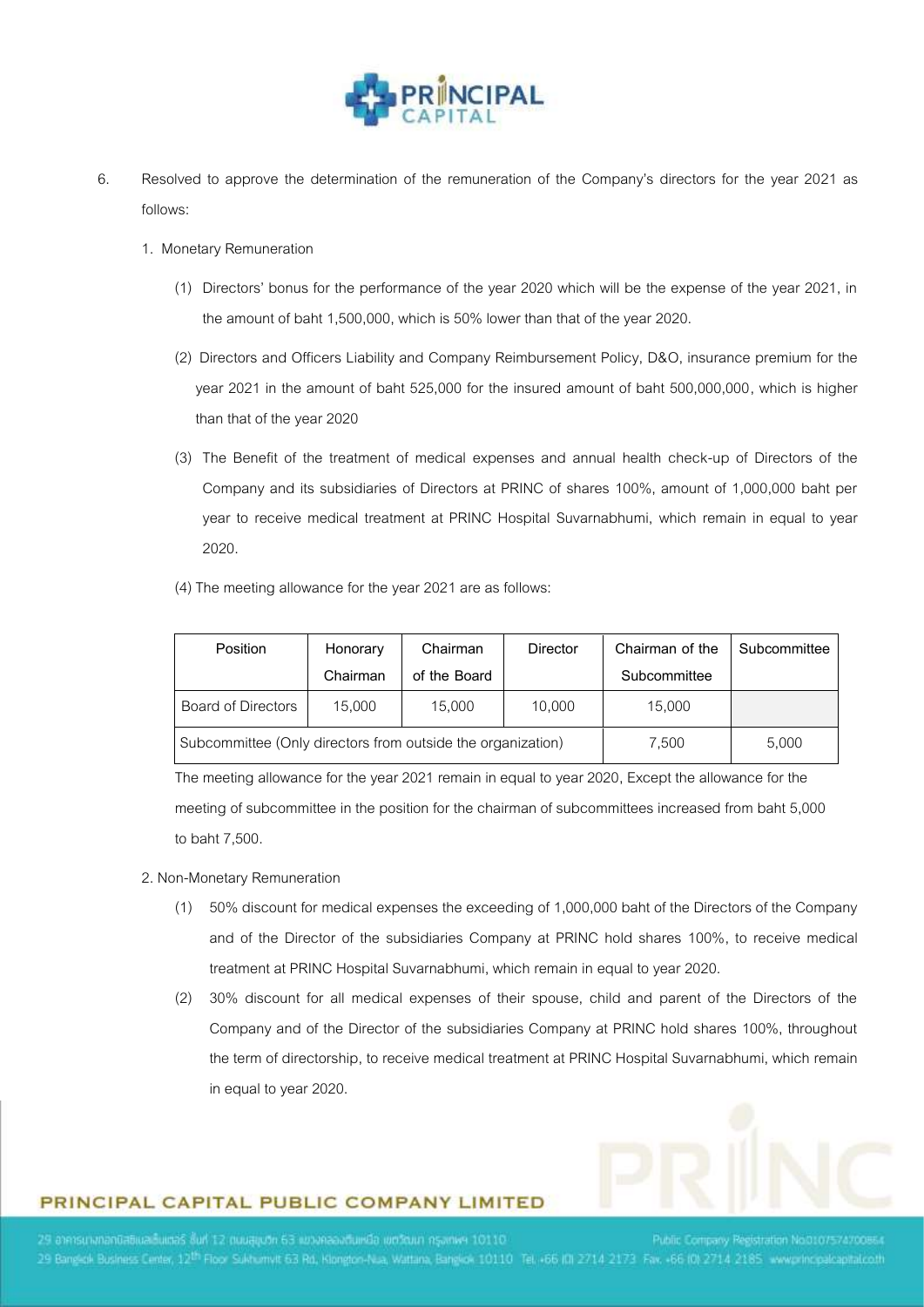

|                       | Approved      | Disapproved | Abstained   | <b>Voided Ballot</b> |
|-----------------------|---------------|-------------|-------------|----------------------|
| Voting Result (Votes) | 3,025,231,223 |             | 222,249,300 |                      |
| Equivalent to $(\%)$  | 93.1562       | 0.0000      | 6.8437      | 0.0000               |

7. Resolved to approve the appointment of the certified public accountants from PricewaterhouseCoopers ABAS Limited, namely (1) Miss Sanicha Akarakittilap Certified Public Accountant No.8470, or (2) Mr. Paiboon Tunkoon, Certified Public Accountant No.4298 or (3) Miss Amornrat Pearmpoonvatanasuk Certified Public Accountant No. 4599 as the auditor of the Company and its 15 subsidiaries for the year 2021, and approved the determination of the audit fee for the year 2021 (only in respect of the Company and excluding that of the Company's subsidiaries) in the amount not exceeding Baht 2,802,000

|                       | Approved      | Disapproved | Abstained                | <b>Voided Ballot</b> |
|-----------------------|---------------|-------------|--------------------------|----------------------|
| Voting Result (Votes) | 3,025,231,223 |             | 222,249,300              |                      |
| Equivalent to (%)     | 100,0000      | 0.0000      | $\overline{\phantom{0}}$ | 0.0000               |

8. Resolved to approve the reduction of the Company's registered capital in the amount of Baht 346,233,682 from the existing registered capital of Baht 3,808,570,502 to the new registered capital of Baht 3,462,336,820, by cancelling its existing 346,233,682 authorized but unissued ordinary shares at par value of one Baht per share, and the amendment to Clause 4 of the memorandum of association of the Company to reflect the reduction of the Company's registered capital as follows:

| " Clause 4 | Registered capital | Baht 3,462,336,820   | (Three Billion Four Hundred Sixty-two Million |
|------------|--------------------|----------------------|-----------------------------------------------|
|            |                    |                      | Three Thousand and Thirty-Six Thousand Eight  |
|            |                    |                      | Hundred and Twenty Baht)                      |
|            | Divided into       | 3,462,336,820 shares | (Three Billion Four Hundred Sixty-two Million |
|            |                    |                      | Three Thousand and Thirty-Six Thousand Eight  |
|            |                    |                      | Hundred and Twenty Share)                     |
|            | With par value of  | Baht 1 per share     | (One Baht)                                    |
|            | Divided into       |                      |                                               |
|            | Ordinary shares    | 3,462,336,820 shares | (Three Billion Four Hundred Sixty-two Million |
|            |                    |                      | Three Thousand and Thirty-Six Thousand Eight  |
|            |                    |                      | Hundred and Twenty Share)                     |
|            | Preference shares  |                      | -None-"                                       |

PRINCIPAL CAPITAL PUBLIC COMPANY LIMITED

29 อาคารนางกอกมิสติและอันแต่อริ ซึ่นที่ 12 ตนนสูญปก 63 แขวงคลองตืนเหนือ เขตวัฒนา กรุงเทพฯ 10110 29 Bangligh Business Center, 12<sup>th</sup> Floor Sukhumvit 63 Rd, Klongton-Nua, Wattana, Bangligk 10110 Tel. +66 (0) 2714 2173 Fax, +66 (0) 2714 2185 www.principalcapital.co.th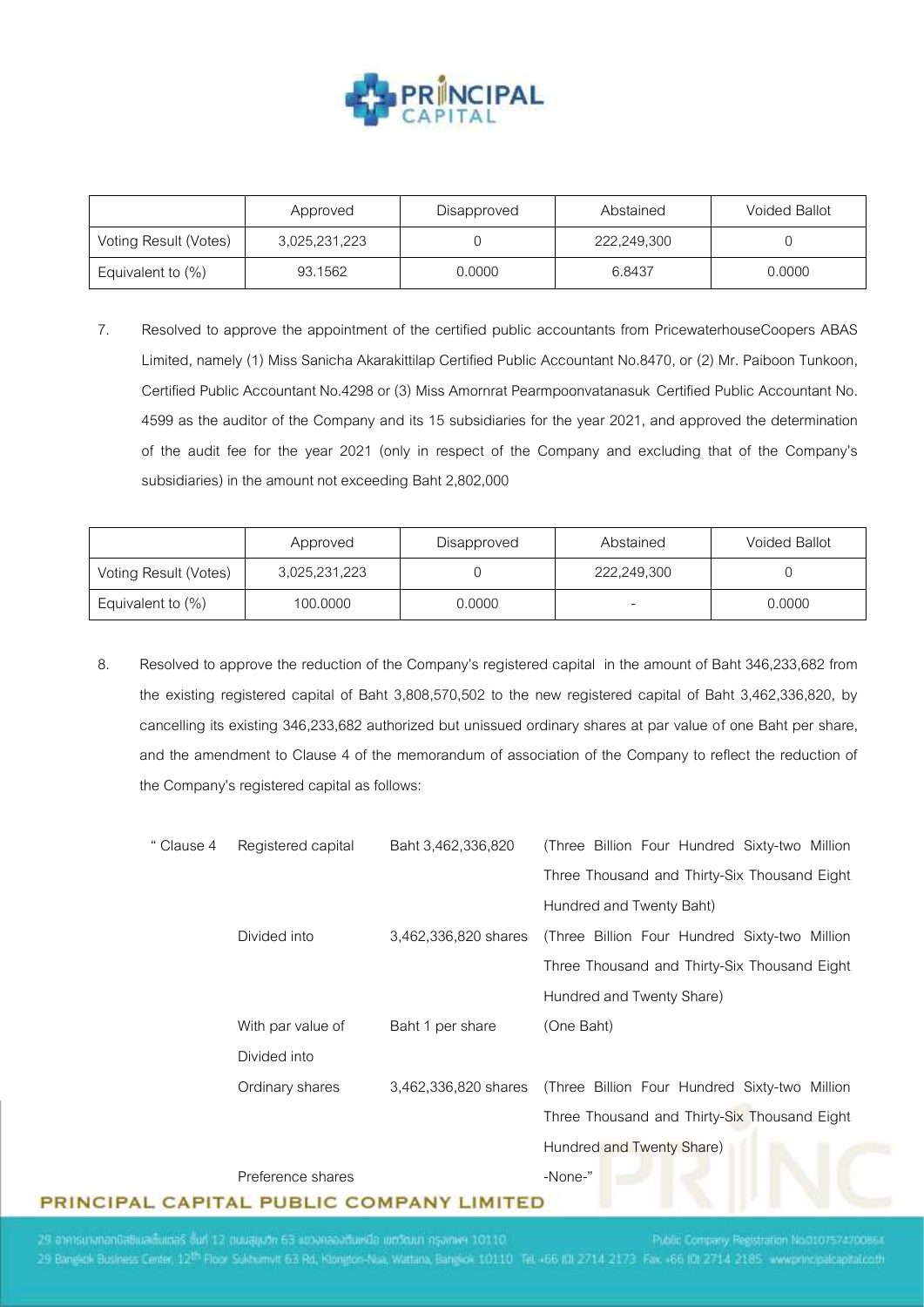

|                       | Approved      | Disapproved | Abstained | <b>Voided Ballot</b> |
|-----------------------|---------------|-------------|-----------|----------------------|
| Voting Result (Votes) | 3,247,480,523 |             |           |                      |
| Equivalent to $(\%)$  | 100.0000      | 0.0000      | 0.0000    | 0.0000               |

9. Resolved to approve the increase of the Company's registered capital under the General Mandate scheme in the amount of Baht 346,233,682, from the existing registered capital of Baht 3,462,336,820 (which is the registered capital after the reduction of the registered capital as specified in Agenda 8 above) to the new registered capital of Baht 3,808,570,502 by issuing 346,233,682 newly issued ordinary shares at par value of one Baht per share to accommodate the offering of the newly issued ordinary shares by way of private placement, and the amendment to Clause 4 of the memorandum of association of the Company to reflect the increase of the Company's registered capital as follows:

| "Clause 4 | Registered capital | Baht 3,808,570,502   | (Three Billion Eight Hundred and Eight Million) |  |
|-----------|--------------------|----------------------|-------------------------------------------------|--|
|           |                    |                      | Five Hundred and Seventy Thousand Five          |  |
|           |                    |                      | Hundred and Two Baht)                           |  |
|           | Divided into       | 3,808,570,502 shares | (Three Billion Eight Hundred and Eight Million) |  |
|           |                    |                      | Five Hundred and Seventy Thousand Five          |  |
|           |                    |                      | Hundred and Two Shares)                         |  |
|           | With par value of  | Baht 1 per share     | (One Baht)                                      |  |
|           | Divided into       |                      |                                                 |  |
|           | Ordinary shares    | 3,808,570,502 shares | (Three Billion Eight Hundred and Eight Million  |  |
|           |                    |                      | Five Hundred and Seventy Thousand Five          |  |
|           |                    |                      | Hundred and Two Shares)                         |  |
|           | Preference shares  |                      | -None-"                                         |  |
|           |                    |                      |                                                 |  |

|                       | Approved      | Disapproved | Abstained | <b>Voided Ballot</b> |
|-----------------------|---------------|-------------|-----------|----------------------|
| Voting Result (Votes) | 3,247,480,323 | 200         |           |                      |
| Equivalent to $(\%)$  | 93.9999       | 0.0000      | 0.0000    | 0.0000               |

10. Resolved to approve the allocation of not exceeding 346,233,682 newly issued ordinary shares under the General Mandate scheme by way of Private Placement, including the authorization of the Board of Directors to consider and perform, or cause to be done, any actions relating to the allocation of the Company's newly issued ordinary shares, which include but not limited to the following:

# PRINCIPAL CAPITAL PUBLIC COMPANY LIMITED

29 อาคารนางกอกมิสติเนลเร็นแต่อริ ซึ่นที่ 12 ตนนสูญปก 63 แขวงคลองต้นเหมือ เขตวัฒนา กรุงเทพฯ 10110 29 Bangligh Business Center, 12<sup>th</sup> Floor Sukhumvit 63 Rd, Klongton-Nua, Wattana, Bangligk 10110 Tel. +66 (0) 2714 2173 Fax, +66 (0) 2714 2185 www.principalcapital.co.th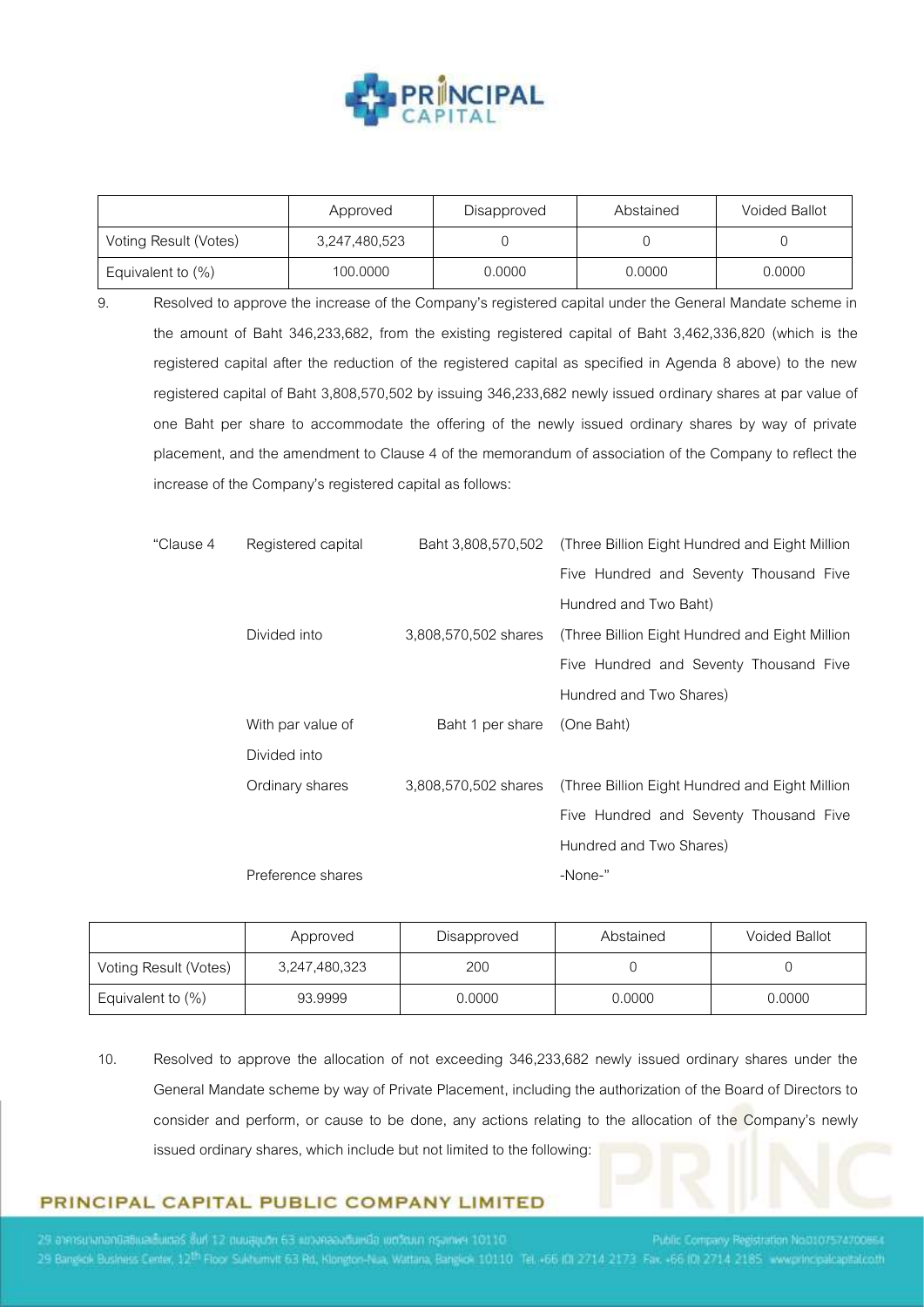

- 10.1 considering the offering for sale and allocation of the newly issued ordinary shares whether in whole or in part and whether in a single offering or multiple offerings;
- 10.2 determining the objectives, offering period, offering price, investors to whom the shares will be offered, subscription and settlement methods as well as other terms and conditions in relation to the allocation of such newly issued ordinary shares;
- 10.3 negotiating, agreeing, entering into and signing any agreements and/or documents necessary and relevant to the allocation of such newly issued ordinary shares, including amending such agreements and documents and information memorandum or related disclosure, as well as considering and appointing any financial advisors, legal advisors, underwriters, and/or other service providers (if any or as necessary);
- 10.4 signing applications, waivers, notices and any documents relating to the allocation of such newly issued ordinary shares, including effecting relevant registrations with the Ministry of Commerce and listing such newly issued ordinary shares on the Stock Exchange of Thailand (the "SET") as well as contacting, coordinating and filing documents with relevant government authorities or other agencies (whether in Thailand or overseas); and
- 10.5 undertaking any acts necessary and relevant to complete the allocation of the newly issued ordinary shares, including authorizing any person(s) the board of directors deems appropriate to undertake any actions specified in paragraphs 10.3 and 10.4 above.

In this regard, the Company will allocate the newly issued ordinary shares by way of private placement, whereby (a) such shares shall be offered to institutional investors and/or not exceeding 50 specific investors within a 12-month period, such investors not being considered the connected persons pursuant to the Notification of the Capital Market Supervisory Board No. TorJor. 21/2551 entitled Rules on Connected Transactions and the Notification of the Board of Governors of the SET entitled Disclosure of Information and Other Acts of Listed Companies Concerning the Connected Transactions B.E. 2546 (A.D. 2003), and (b) the offering price of the newly issued ordinary shares of the Company under the General Mandate scheme by way of private placement shall be the best price in accordance with the market condition during the offering period and shall be for the best interest of the Company and its shareholders. Such offering price may be discounted at not exceeding 10 per cent of the market price pursuant to the Notification of the Capital Market Supervisory Board No. TorJor. 72/2558 entitled Approval for Listed Companies to Offer Newly Issued Ordinary Shares by way of Private Placement, calculated based on the weighted average price of the Company's shares traded on the SET during the period from between seven consecutive business days to not exceeding 15 consecutive business days prior to the date of determination of the offering price by the Board of Directors.

### PRINCIPAL CAPITAL PUBLIC COMPANY LIMITED